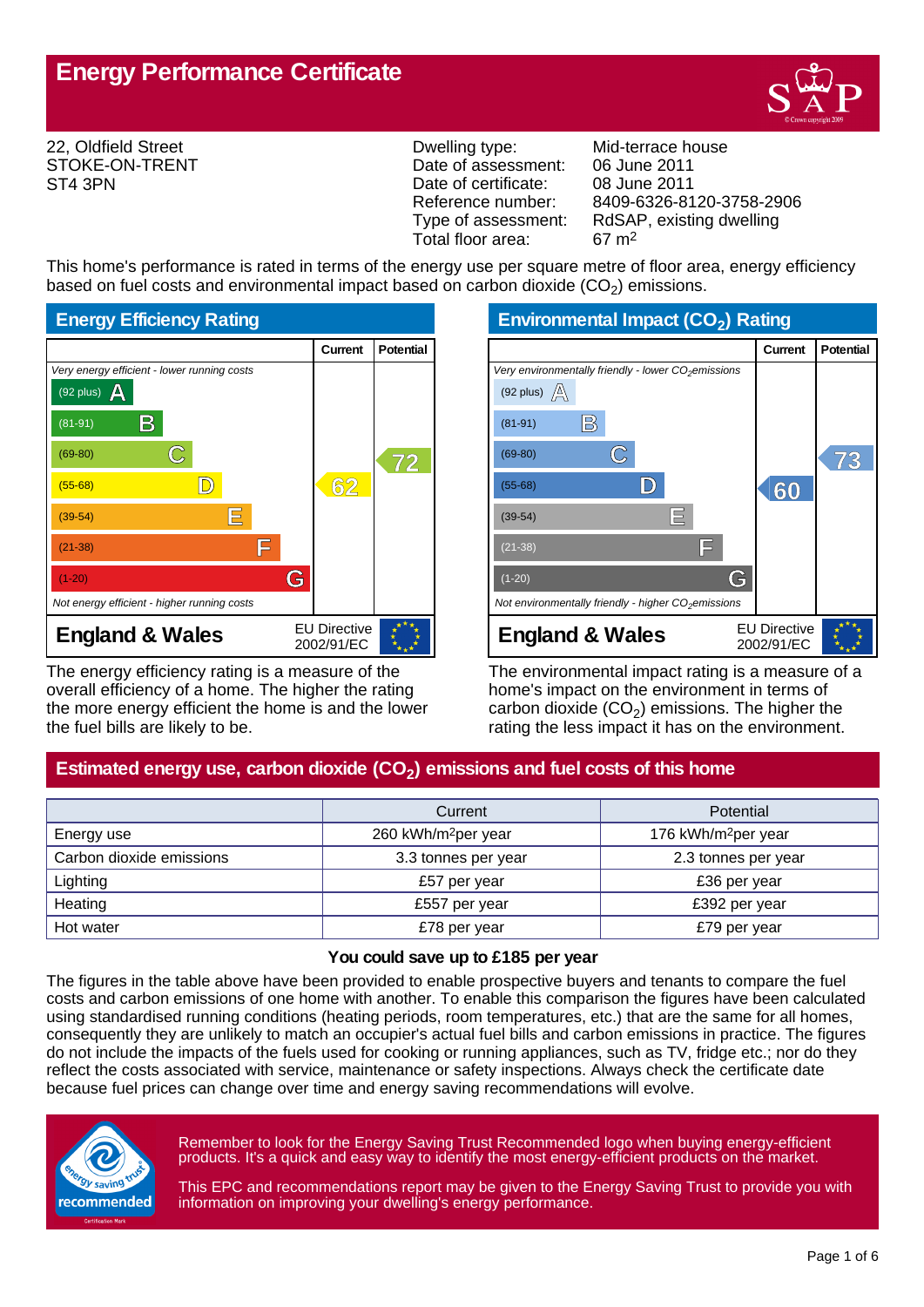# **About this document**

The Energy Performance Certificate for this dwelling was produced following an energy assessment undertaken by a qualified assessor, accredited by Elmhurst Energy Systems Ltd, to a scheme authorised by the Government. This certificate was produced using the RdSAP 2009 assessment methodology and has been produced under the Energy Performance of Buildings (Certificates and Inspections) (England and Wales) Regulations 2007 as amended. A copy of the certificate has been lodged on a national register.

Assessor's accreditation number: EES/007940 Assessor's name: Mr. Richard Whalley Company name/trading name: Louis Taylor Ltd Phone number: 01782 260222 Fax number: 01782 287874 E-mail address: rwhalley@louis-taylor.co.uk<br>Related party disclosure: No related party Related party disclosure:

No 2 Etruria Office Village Festival Park Stoke on Trent Staffordshire ST1 5RQ

# **If you have a complaint or wish to confirm that the certificate is genuine**

Details of the assessor and the relevant accreditation scheme are on the preceding page. You can get contact details of the accreditation scheme from their website at www.elmhurstenergy.co.uk together with details of their procedures for confirming authenticity of a certificate and for making a complaint.

# **About the building's performance ratings**

The ratings on the certificate provide a measure of the buildings overall energy efficiency and its environmental impact, calculated in accordance with a national methodology that takes into account factors such as insulation, heating and hot water systems, ventilation and fuels used. The average Energy Efficiency Rating for a dwelling in England and Wales is band E (rating 50).

Not all buildings are used in the same way, so energy ratings use standard occupancy assumptions which may be different from the specific way you use your home. Different methods of calculation are used for homes and for other buildings. Details can be found at www.communities.gov.uk/epbd.

Buildings that are more energy efficient use less energy, save money and help protect the environment. A building with a rating of 100 would cost almost nothing to heat and light and would cause almost no carbon emissions. The potential ratings on the certificate describe how close this building could get to 100 if all the cost effective recommended improvements were implemented.

# **About the impact of buildings on the environment**

One of the biggest contributors to global warming is carbon dioxide. The way we use energy in buildings causes emissions of carbon. The energy we use for heating, lighting and power in homes produces over a quarter of the UK's carbon dioxide emissions and other buildings produce a further one-sixth.

The average household causes about 6 tonnes of carbon dioxide every year. Adopting the recommendations in this report can reduce emissions and protect the environment. You could reduce emissions even more by switching to renewable energy sources. In addition there are many simple everyday measures that will save money, improve comfort and reduce the impact on the environment. Some examples are given at the end of this report.



**Click www.epcadviser.direct.gov.uk our online tool which uses information from this EPC to show you how to save money on your fuel bills.**

Further information about Energy Performance Certificates can be found under Frequently Asked Questions at www.epcregister.com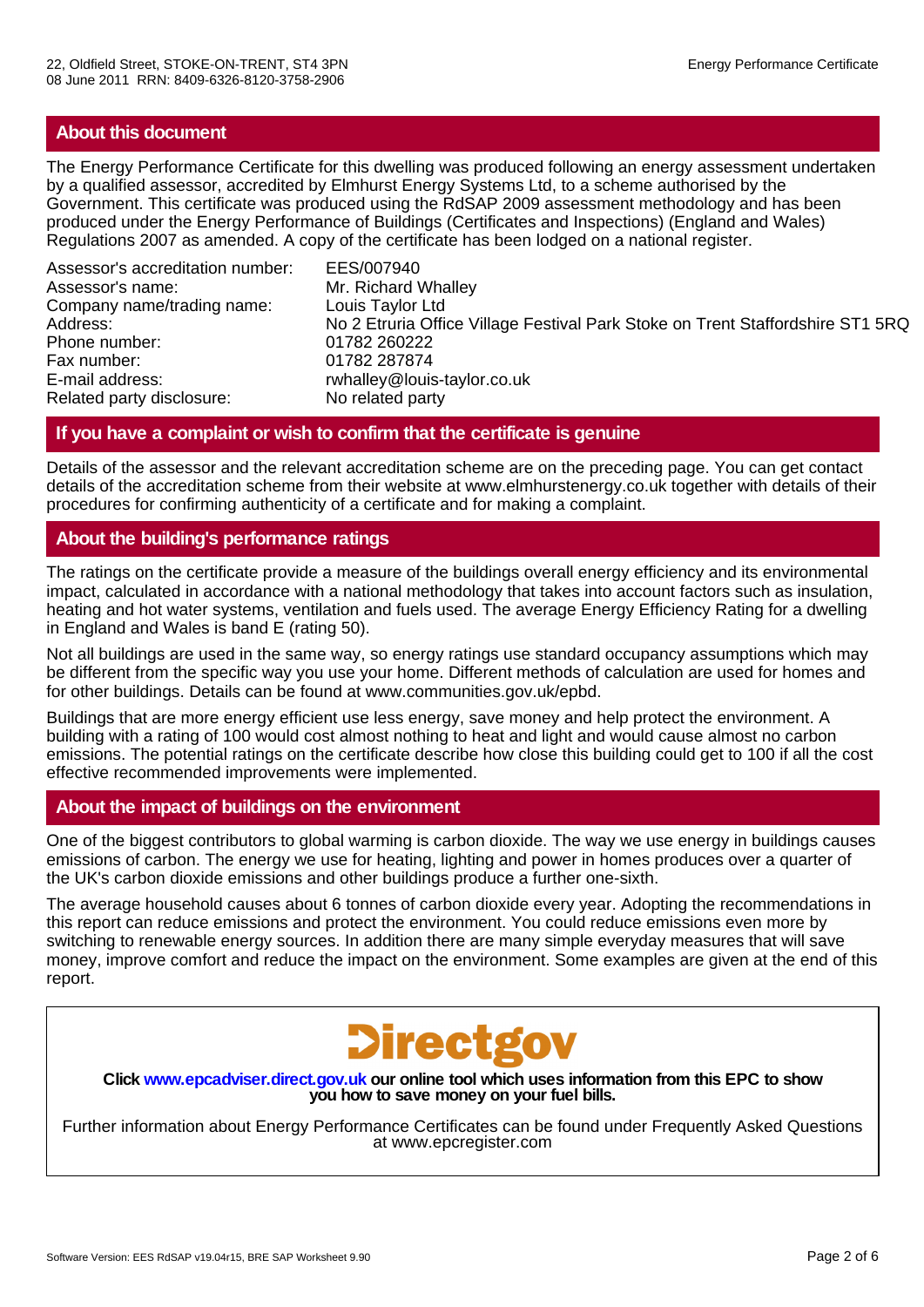# **Recommendations**

The measures below are cost effective. The performance ratings after improvement listed below are cumulative, that is they assume the improvements have been installed in the order that they appear in the table. The indicative costs are representative for most properties but may not apply in a particular case.

| Lower cost measures                           | <b>Indicative Cost</b> | <b>Typical savings</b><br>per year | Ratings after improvement |                         |
|-----------------------------------------------|------------------------|------------------------------------|---------------------------|-------------------------|
|                                               |                        |                                    | Energy<br>Efficiency      | Environmental<br>Impact |
| Increase loft insulation to 270 mm            | £100 - £300            | £140                               | C <sub>70</sub>           | C <sub>70</sub>         |
| 2 Cavity wall insulation                      | £100 - £300            | £27                                | C 71                      | C <sub>72</sub>         |
| 3 Low energy lighting for all fixed outlets   | £10                    | £18                                | C 72                      | C 73                    |
| Total                                         |                        | £185                               |                           |                         |
| C 72<br>Potential energy efficiency rating    |                        |                                    |                           |                         |
| Potential environmental impact $(CO2)$ rating |                        |                                    | C 73                      |                         |

# **Further measures to achieve even higher standards**

The further measures listed below should be considered in addition to those already specified if aiming for the highest possible standards for this home. However you should check the conditions in any covenants, planning conditions, warranties or sale contracts. The indicative costs are representative for most properties but may not apply in a particular case.

| 4 Solar water heating                            | £4,000 - £6,000   | £24  | C <sub>73</sub> | C 75        |
|--------------------------------------------------|-------------------|------|-----------------|-------------|
| 50 mm internal or external wall<br>insulation    | £5,500 - £14,500  | £45  | C 76            | C 78        |
| 6 Solar photovoltaic panels, 2.5 kWp             | £11,000 - £20,000 | £207 | <b>B</b> 87     | <b>B</b> 89 |
| Enhanced energy efficiency rating<br><b>B</b> 87 |                   |      |                 |             |
| Enhanced environmental impact $(CO2)$ rating     |                   |      |                 | <b>B</b> 89 |

Improvements to the energy efficiency and environmental impact ratings will usually be in step with each other. However, they can sometimes diverge because reduced energy costs are not always accompanied by a reduction in carbon dioxide  $(CO_2)$  emissions.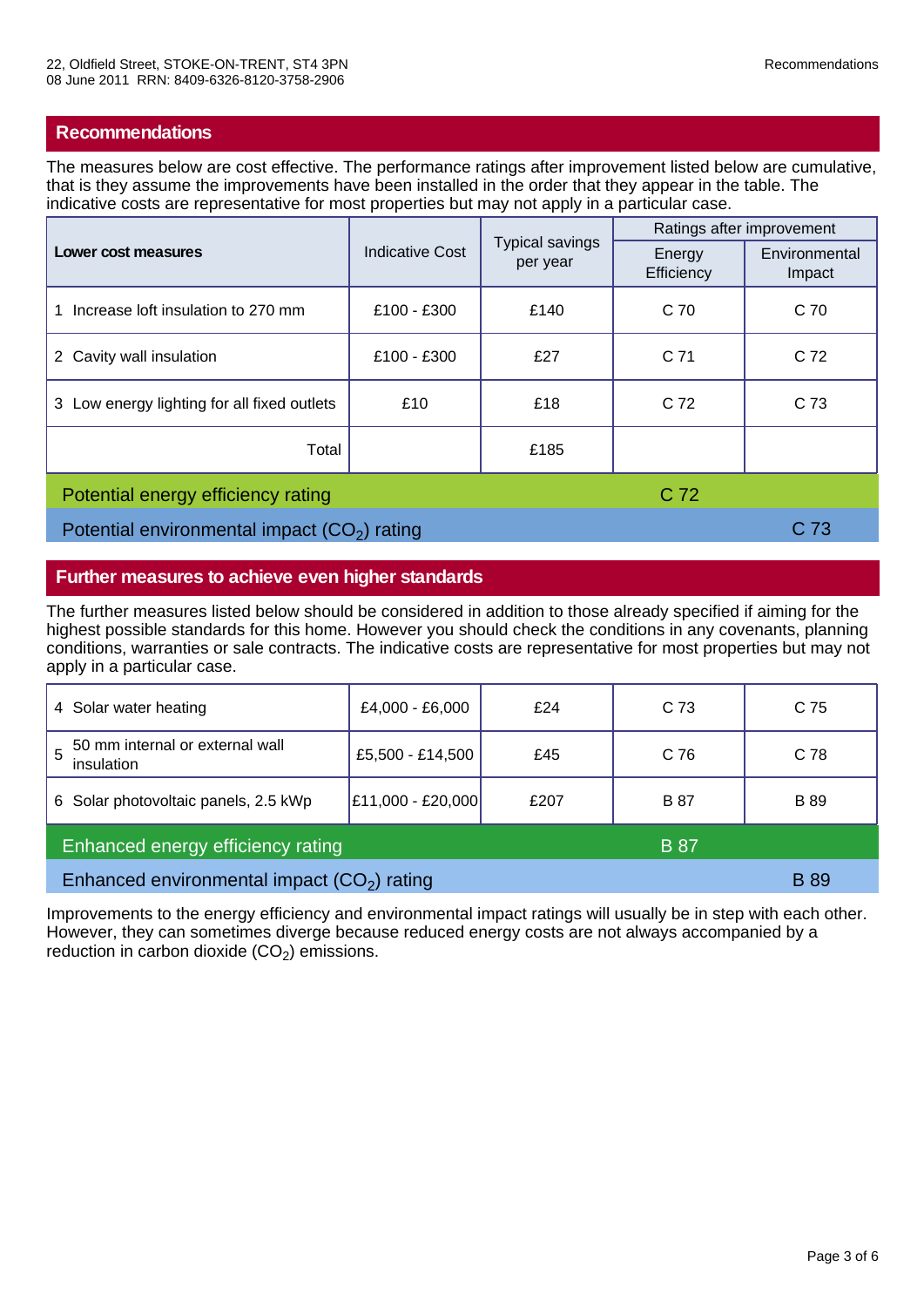# **Summary of this home's energy performance related features**

The table below gives an assessment of the key individual elements that have an impact on this home's energy and environmental performance. Each element is assessed by the national calculation methodology; 1 star means least efficient and 5 stars means most efficient. The assessment does not take into consideration the physical condition of any element. 'Assumed' means that the insulation could not be inspected and an assumption has been made in the methodology based on age and type of construction.

| Element                          |                                                | Current performance      |               |  |
|----------------------------------|------------------------------------------------|--------------------------|---------------|--|
|                                  | Description                                    | <b>Energy Efficiency</b> | Environmental |  |
| Walls                            | Solid brick, as built, no insulation (assumed) | ★☆☆☆☆                    | ★☆☆☆☆         |  |
|                                  | Cavity wall, as built, no insulation (assumed) | ★★☆☆☆                    | ★★☆☆☆         |  |
| Roof                             | Pitched, no insulation                         | ★☆☆☆☆                    | ★☆☆☆☆         |  |
| Floor                            | Solid, no insulation (assumed)                 |                          |               |  |
| <b>Windows</b>                   | Fully double glazed                            | ★★★★☆                    | ★★★★☆         |  |
| Main heating                     | Boiler and radiators, mains gas                | ★★★★☆                    | ★★★★☆         |  |
| Main heating controls            | Programmer, room thermostat and TRVs           | ★★★★☆                    | ★★★★☆         |  |
| Secondary heating                | Room heaters, mains gas                        |                          |               |  |
| Hot water                        | From main system                               | ★★★★☆                    | ★★★★☆         |  |
| Lighting                         | Low energy lighting in 43% of fixed outlets    | ★★★☆☆                    | ★★★☆☆         |  |
| Current energy efficiency rating |                                                | D <sub>62</sub>          |               |  |
|                                  | Current environmental impact $(CO2)$ rating    |                          | D 60          |  |

# **Low and zero carbon energy sources**

None

# **Renewable Heat Incentive**

You could receive 20 years of RHI payments and help reduce carbon emissions by replacing your existing heating system with one that generates renewable heat and, where appropriate, having your loft insulated to 150 mm and cavity walls filled. The energy required for space and water heating shown below would form the basis of the payments. The Department of Energy and Climate Change has up-to date information on technologies supported and the support levels at www.decc.gov.uk/rhi.

This dwelling: Loft insulation less than 150 mm, Cavity walls not insulated

| Heat demand for RHI          | Existing dwelling | With loft<br>insulation only | With cavity<br>insulation only | With loft and<br>cavity insulation |
|------------------------------|-------------------|------------------------------|--------------------------------|------------------------------------|
| Space heating (kWh per year) | 10.022            | 6,885                        | 9.441                          | 6,235                              |
| Water heating (kWh per year) | 964. ا            |                              |                                |                                    |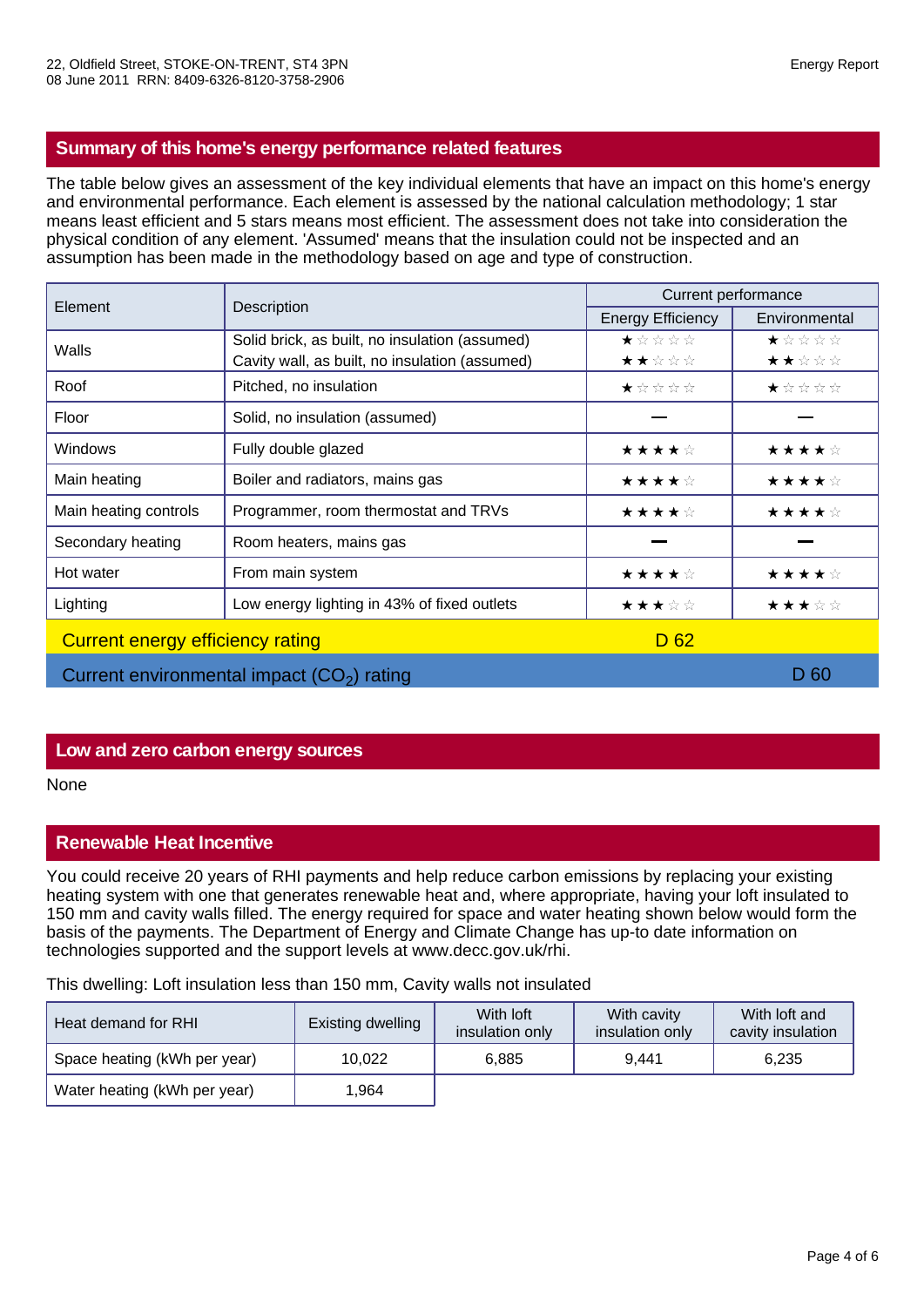## **About the cost effective measures to improve this home's performance ratings**

If you are a tenant, before undertaking any work you should check the terms of your lease and obtain approval from your landlord if the lease either requires it, or makes no express provision for such work.

#### **Lower cost measures**

These measures are relatively inexpensive to install and are worth tackling first. The indicative costs of measures included earlier in this EPC include the costs of professional installation in most cases. Some of the cost effective measures below may be installed as DIY projects which will reduce the cost. DIY is not always straightforward, and sometimes there are health and safety risks, so take advice before carrying out DIY improvements.

### **1 Loft insulation**

Loft insulation laid in the loft space or between roof rafters to a depth of at least 270 mm significantly reduces heat loss through the roof, improving levels of comfort, reducing energy use and lowering fuel bills. The loft space must have adequate ventilation to prevent dampness. Further information about loft insulation and details of local contractors can be obtained from the National Insulation Association (www.nationalinsulationassociation.org.uk).

#### **2 Cavity wall insulation**

Cavity wall insulation, to fill the gap between the inner and outer layers of external walls with an insulating material, reduces heat loss, improving levels of comfort, reducing energy use and lowering fuel bills. Further information about cavity wall insulation and details of local installers can be obtained from the National Insulation Association (www.nationalinsulationassociation.org.uk).

#### **3 Low energy lighting**

Low energy light bulbs last up to 12 times longer than ordinary ones and reduce lighting costs.

## **About the further measures to achieve even higher standards**

Further measures that could deliver even higher standards for this home. You should check the conditions in any covenants, planning conditions, warranties or sale contracts before undertaking any of these measures. If you are a tenant, before undertaking any work you should check the terms of your lease and obtain approal from your landlord if the lease either requires it, or makes no express provision for such work.

#### **4 Solar water heating**

A solar water heating panel uses the sun to pre-heat the hot water supply, significantly reducing demand on the heating system to provide hot water and hence save fuel and money. You could be eligible for Renewable Heat Incentive payments which could appreciably increase the savings beyond those shown on your EPC, provided that both the product and the installer are certified by the Microgeneration Certification Scheme (or equivalent). Details of local MCS installers are available at www.microgenerationcertification.org.

#### **5 Internal or external wall insulation**

Solid wall insulation involves adding a layer of insulation to either the inside or the outside surface of the external walls, which reduces heat loss and lowers fuel bills. Further information can be obtained from the National Insulation Association (www.nationalinsulationassociation.org.uk).

### **6 Solar photovoltaic (PV) panels**

A solar PV system converts light directly into electricity via panels placed on the roof and can be used throughout the home. Building Regulations apply to this work and planning restrictions may apply. You could be eligible for a Feed-in Tariff which could appreciably increase the savings beyond those shown on your EPC, provided that both the product and the installer are certified by the Microgeneration Certification Scheme (or equivalent). Details of local MCS installers are available at www.microgenerationcertification.org.